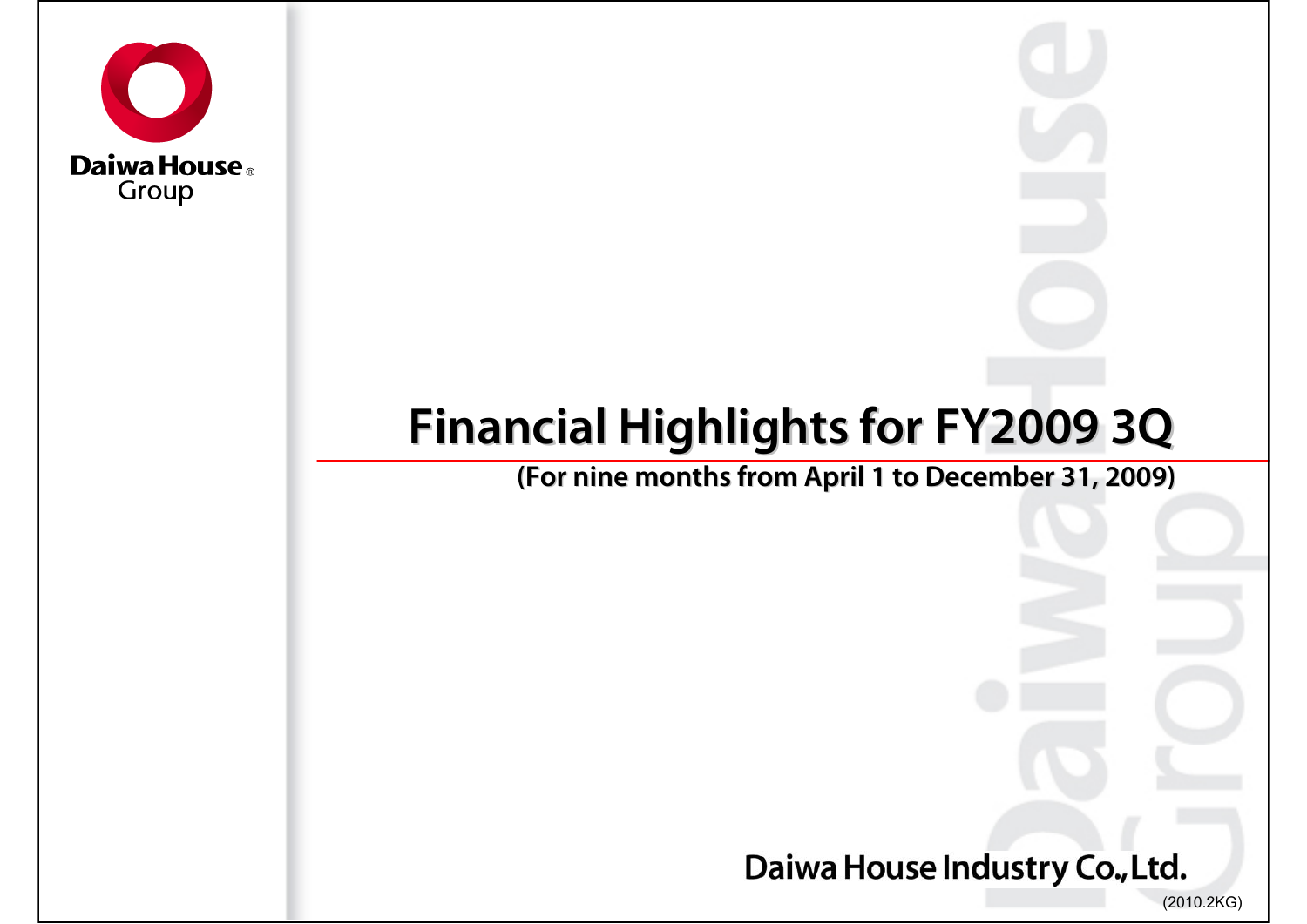### **1. Summary of Accounts Settlement in FY2009 3Q: Overview**

Comparison with actual results: On both a consolidated and non-consolidated basis, net sales, operating income, and ordinary income decreased year-on-year in the reporting 9-month period, while net income exceeded the previous term's level.

|                                    |         | (¥Billion)       |                          |            |        |                      |                          |                  |        |        |  |
|------------------------------------|---------|------------------|--------------------------|------------|--------|----------------------|--------------------------|------------------|--------|--------|--|
|                                    |         | Consolidated (A) |                          |            |        | Non-consolidated (B) |                          | $(A) \diagup(B)$ |        |        |  |
|                                    | 3QFY08  | 3QFY09           | <b>Amounts</b><br>change | <b>YOY</b> | 3QFY08 | 3QFY09               | <b>Amounts</b><br>change | <b>YOY</b>       | 3QFY08 | 3QFY09 |  |
| <b>Net sales</b>                   | 1,224.5 | 1,166.4          | $-58.1$                  | $-4.7%$    | 823.7  | 745.8                | $-77.9$                  | $-9.5%$          | 1.49   | 1.56   |  |
| Cost of Sales                      | 975.4   | 936.2            | $-39.2$                  | $-4.0%$    | 657.4  | 593.2                | $-64.1$                  | $-9.8%$          |        |        |  |
| SG&A expenses                      | 196.5   | 179.8            | $-16.6$                  | $-8.5%$    | 133.4  | 120.5                | $-12.8$                  | $-9.7%$          |        |        |  |
| <b>Operating income</b>            | 52.5    | 50.3             | $-2.2$                   | $-4.2%$    | 32.9   | 32.0                 | $-0.8$                   | $-2.6%$          | 1.60   | 1.57   |  |
| <b>Ordinary income</b>             | 51.5    | 50.1             | $-1.4$                   | $-2.8%$    | 36.2   | 34.3                 | $-1.9$                   | $-5.4%$          | 1.42   | 1.46   |  |
| <b>Net income</b>                  | 25.4    | 28.0             | 2.6                      | 10.3%      | 16.9   | 20.4                 | 3.5                      | 20.7%            | 1.50   | 1.37   |  |
| Net income per share<br>$(\times)$ | 43.95   | 48.47            | 4.51                     | 10.3%      | 29.33  | 35.40                | 6.07                     | 20.7%            |        |        |  |

|                             |                  |                  |                   |            |                  |                  |                   | (¥Billion) |  |  |
|-----------------------------|------------------|------------------|-------------------|------------|------------------|------------------|-------------------|------------|--|--|
|                             |                  | Consolidated     |                   |            | Non-consolidated |                  |                   |            |  |  |
|                             | Mar. 31,<br>2009 | Dec. 31,<br>2009 | Amounts<br>change | <b>YOY</b> | Mar. 31,<br>2009 | Dec. 31,<br>2009 | Amounts<br>change | <b>YOY</b> |  |  |
| <b>Total assets</b>         | 1,810.5          | 1,842.0          | 31.4              | 1.7%       | 1,337.5          | 1,357.0          | 19.5              | 1.5%       |  |  |
| <b>Net assets</b>           | 607.4            | 625.2            | 17.8              | 2.9%       | 542.1            | 552.2            | 10.0              | 1.8%       |  |  |
| Net assets per share<br>(¥) | 1,047.50         | 1,078.02         | 30.52             | 2.9%       | 936.15           | 953.53           | 17.38             | 1.9%       |  |  |

| ı<br>Ó<br>٥<br>o |  |
|------------------|--|
|                  |  |
|                  |  |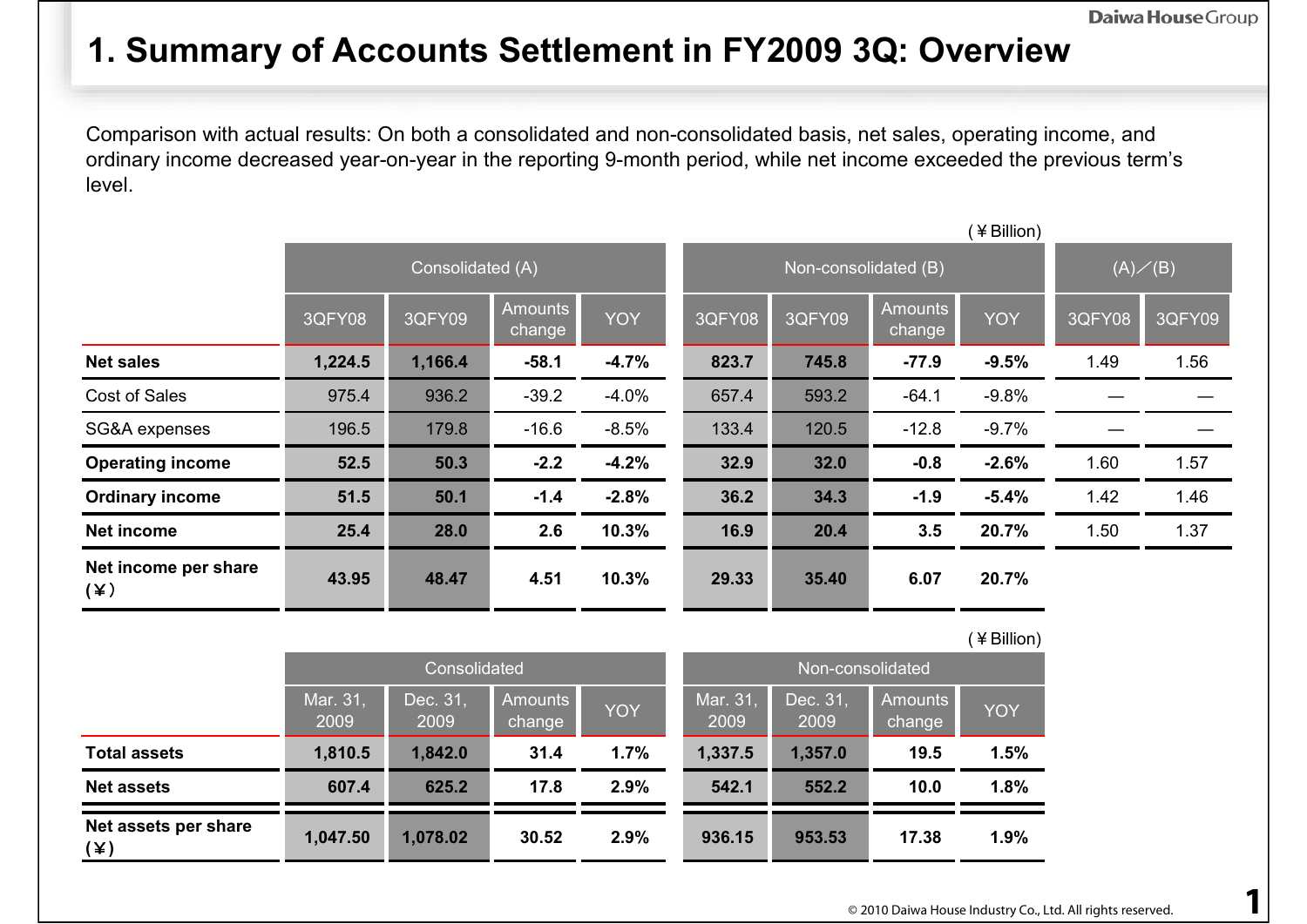(¥BN)

# **2. Summary of Profits (for 9 months ended Dec. 31, 2009)**

Effect of the adoption of percentage-of-completion method: Net sales increased ¥46.2 billion; and operating income, ordinary income, and income before taxes increased ¥9.4 billion yoy.

SG&A expenses decreased ¥16.6 billion yoy, due to cost-cutting measures.

|                             |                |            |                                |         |                |        |                | (¥Billion) |                                     | 3QFY08 | 3QFY09 | Amount<br>change |
|-----------------------------|----------------|------------|--------------------------------|---------|----------------|--------|----------------|------------|-------------------------------------|--------|--------|------------------|
|                             | 3QFY08         |            |                                |         | 3QFY09         |        |                |            | Lower of cost or<br>market methods  | 4.1    | 5.7    | 1.5              |
|                             |                |            | (Ref) Effect on Percentage-of- |         |                |        | <b>Amounts</b> |            | (inventories)                       |        |        |                  |
|                             | <b>Results</b> |            | completion method              |         | <b>Results</b> | Compo. | change         | <b>YOY</b> | ■ SG&A expenses                     |        |        | $($ ¥ BN)        |
|                             |                | Bef. Appli | Compo.                         | Amounts |                |        |                |            |                                     | 3QFY08 | 3QFY09 | Amount<br>change |
| <b>Net sales</b>            | 1,224.5        | 1,120.2    | 100.0%                         | 46.2    | 1,166.4        | 100.0% | $-58.1$        | $-4.7%$    | Personnel costs                     |        |        |                  |
| Cost of sales               | 975.4          | 899.4      | 80.3%                          | 36.7    | 936.2          | 80.3%  | $-39.2$        | $-4.0\%$ : | (incl. welfare<br>expense)          | 110.4  | 106.8  | $-3.6$           |
| Gross profit                | 249.1          | 220.7      | 19.7%                          | 9.4     | 230.2          | 19.7%  | $-18.9$        | $-7.6%$    | Advertising &<br>promotion expenses | 23.9   | 18.2   | $-5.7$           |
| SG&A expenses               | 196.5          | 179.8      | 16.1%                          |         | 179.8          | 15.4%  | $-16.6$        | $-8.5\%$   | Sales commission                    | 8.4    | 7.4    | $-0.9$           |
| <b>Operating income</b>     | 52.5           | 40.8       | 3.6%                           | 9.4     | 50.3           | 4.3%   | $-2.2$         | $-4.2%$    | Goodwill                            |        |        |                  |
|                             | 10.0           | 8.4        | 0.8%                           |         | 8.4            | 0.7%   | $-1.6$         | $-15.9%$   | amortization                        | 1.2    |        | $-1.2$           |
| Non-operating income        |                |            |                                |         |                |        |                |            | Communication &<br>transportation   | 11.8   | 9.5    | $-2.2$           |
| Non-operating<br>expenses   | 11.0           | 8.7        | 0.8%                           |         | 8.7            | 0.7%   | $-2.3$         | $-21.4%$   | expenses<br><b>Others</b>           | 40.5   | 37.7   | $-2.8$           |
|                             |                |            |                                |         |                |        |                |            | <b>Total</b>                        | 196.5  | 179.8  | $-16.6$          |
| <b>Ordinary income</b>      | 51.5           | 40.6       | 3.6%                           | 9.4     | 50.1           | 4.3%   | $-1.4$         | $-2.8%$    |                                     |        |        |                  |
| Extraordinary income        | 0.5            | 0.2        | 0.0%                           |         | 0.2            | 0.0%   | $-0.3$         | $-55.9%$   | ■ Extraordinary losses:             |        |        | $($ ¥ BN)        |
| <b>Extraordinary losses</b> | 8.9            | 1.1        | 0.1%                           |         | 1.1            | 0.1%   | $-7.8$         | $-87.5%$   |                                     | 3QFY08 | 3QFY09 | Amount<br>change |
| Income before taxes         | 43.1           | 39.7       | 3.5%                           | 9.4     | 49.2           | 4.2%   | 6.0            | 14.0%      | Write-down of<br>marketable &       | 6.8    | 0.4    | $-6.3$           |
| <b>Net income</b>           | 25.4           |            |                                |         | 28.0           | 2.4%   | 2.6            | 10.3%      | investment securities               |        |        |                  |

■ **Cost of sales**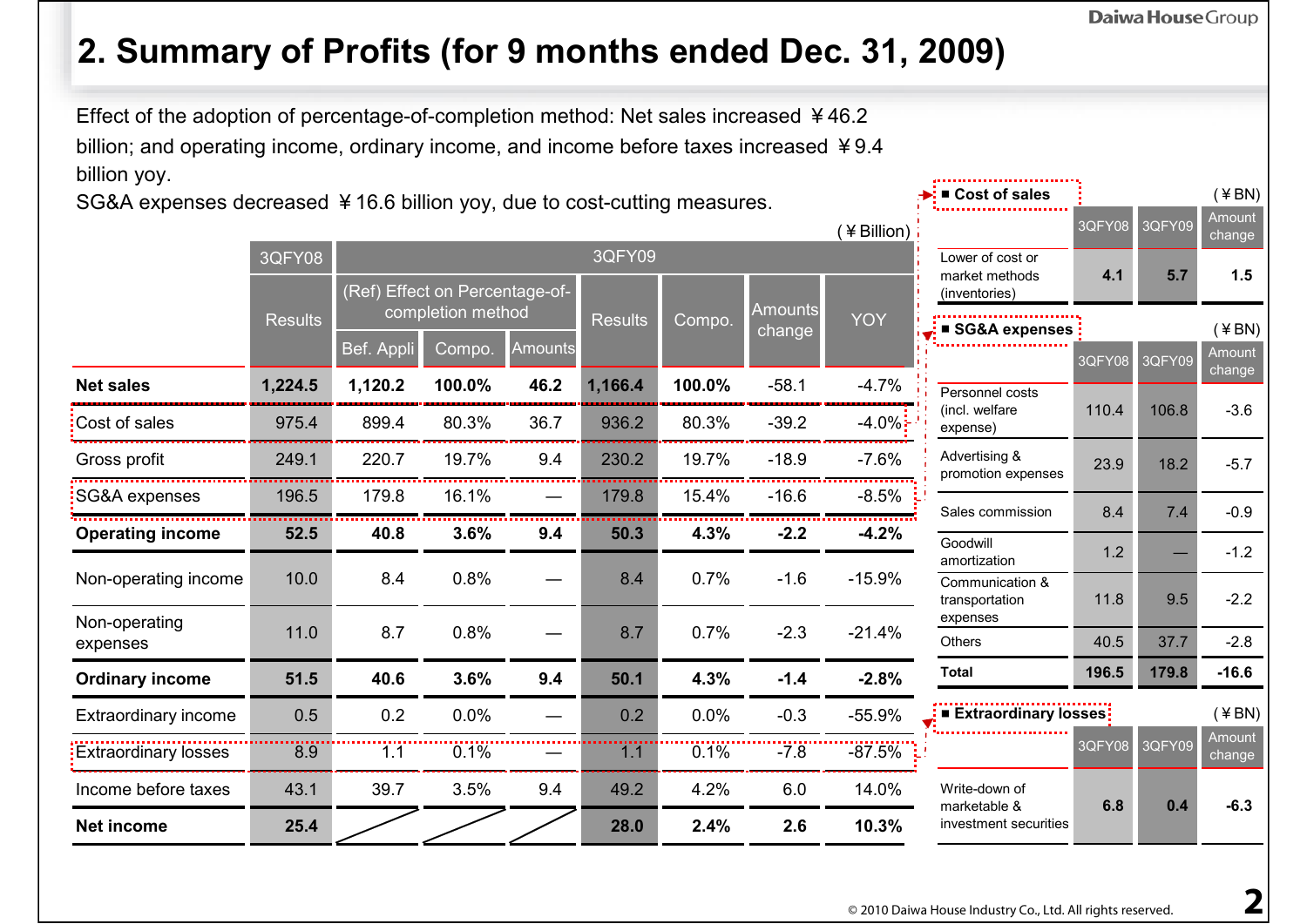#### **3.Business Segment Information**

In the Residential Business and Home Center Business, sales decreased, but operating income increased.

In the Commercial Business, sales decreased and operating income decreased.

In Resort Hotels and Sports Life Business, sales decreased, but operating loss decreased.

In Other Businesses, sales decreased and operating loss increased.

|              |                                      | 3QFY08         |                                                      |                                               | 3QFY09         |                          |            |
|--------------|--------------------------------------|----------------|------------------------------------------------------|-----------------------------------------------|----------------|--------------------------|------------|
|              |                                      | <b>Results</b> | of-completion method<br><b>Before</b><br>application | (Ref) Effect on Percentage-<br><b>Amounts</b> | <b>Results</b> | <b>Amounts</b><br>change | <b>YOY</b> |
|              | Residential                          | 703.1          | 651.1                                                | 24.3                                          | 675.5          | $-27.6$                  | $-3.9%$    |
|              | <b>Commercial Construction</b>       | 378.0          | 328.2                                                | 21.8                                          | 350.0          | $-27.9$                  | $-7.4%$    |
|              | <b>Resort Hotels and Sports Life</b> | 47.5           | 43.7                                                 |                                               | 43.7           | $-3.8$                   | $-8.1%$    |
| <b>Sales</b> | Home Center                          | 49.7           | 47.3                                                 |                                               | 47.3           | $-2.3$                   | $-4.7%$    |
|              | <b>Other Businesses</b>              | 107.1          | 98.7                                                 | 0.0                                           | 98.8           | $-8.3$                   | $-7.8%$    |
|              | (Elimination/Corporate)              | (61.1)         | (49.0)                                               |                                               | (49.0)         |                          |            |
|              | <b>Total</b>                         | 1,224.5        | 1,120.2                                              | 46.2                                          | 1,166.4        | $-58.1$                  | $-4.7%$    |
|              | Residential                          | 24.3           | 19.2                                                 | 5.7                                           | 24.9           | 0.6                      | 2.8%       |
|              | <b>Commercial Construction</b>       | 43.7           | 36.6                                                 | 3.7                                           | 40.3           | $-3.3$                   | $-7.7%$    |
| Operating    | Resort Hotels and Sports Life        | $-0.2$         | 0.0                                                  |                                               | 0.0            | 0.2                      |            |
|              | Home Center                          | 1.1            | 1.3                                                  |                                               | 1.3            | 0.2                      | 19.6%      |
|              | <b>Other Businesses</b>              | 1.7            | $-0.2$                                               | 0.0                                           | $-0.2$         | $-1.9$                   |            |
| income       | (Elimination/Corporate)              | (18.1)         | (16.1)                                               |                                               | (16.1)         |                          |            |
|              | <b>Total</b>                         | 52.5           | 40.8                                                 | 9.4                                           | 50.3           | $-2.2$                   | $-4.2%$    |

(¥Billion)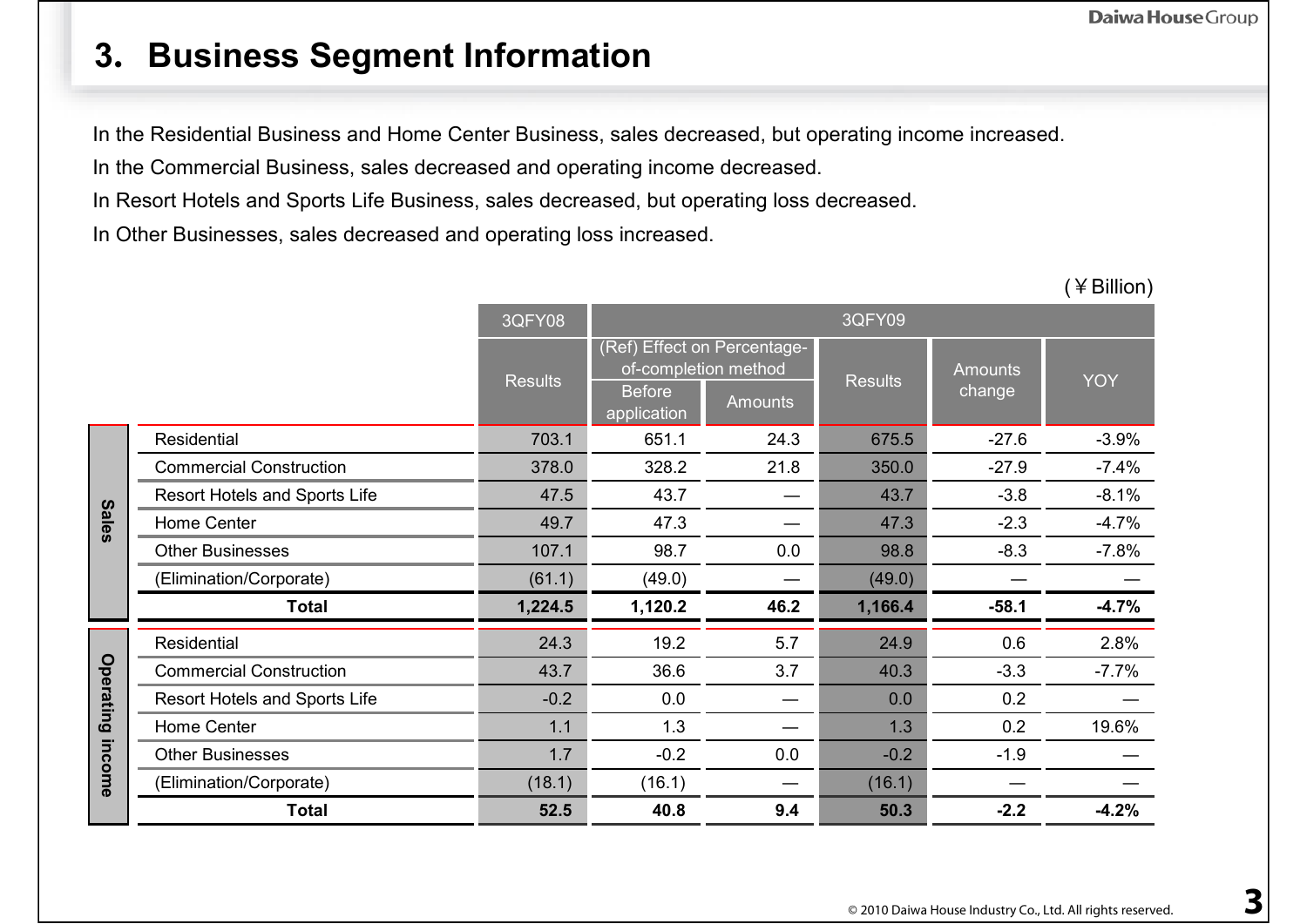#### ① **Business Segments and Group Companies 4.New 8 Business Segments**

| (Reference)<br><b>Current business</b><br>segments | <b>New business</b><br>segments                      | Main group companies                                                                                                                        |
|----------------------------------------------------|------------------------------------------------------|---------------------------------------------------------------------------------------------------------------------------------------------|
|                                                    | <b>Single-Family Houses</b>                          | Daiwa House Industry                                                                                                                        |
|                                                    | <b>Rental Housing</b>                                | Daiwa House Industry, Daiwa Living, Daiwa Estate, Nihon Jyutaku Ryutu                                                                       |
| Residential                                        | <b>Condominiums</b>                                  | Daiwa House Industry, Nihon Jyutaku Ryutu, Daiwa Service, Cosmos Life                                                                       |
|                                                    | <b>Existing Home Business</b>                        | Daiwa House Industry, Daiwa House Renew, Daiwa Service, Nihon Jyutaku Ryutu                                                                 |
| Commercial<br>Construction                         | <b>Commercial Facilities</b>                         | Daiwa House Industry, Daiwa Lease, Daiwa Un-ei Kanri, Daiwa Information Service,<br>DH Property One, Daiwa Royal, Daiwa Service             |
|                                                    | <b>Business &amp; Corporate</b><br><b>Facilities</b> | Daiwa House Industry, Daiwa Lease, Higashi-Fuji                                                                                             |
| <b>Resort Hotels</b><br>& Sports Life              | <b>Health &amp; Leisure</b>                          | Daiwa Resort, Daiwa Royal Golf, Nippon Athletic Service, Jukeikai, Shinwa Agency                                                            |
|                                                    |                                                      | <b>Construction support business</b>                                                                                                        |
| <b>Home Center</b>                                 |                                                      | Daiwa Logistics, Daiwa Rakuda Industry, Royal Home Center                                                                                   |
|                                                    | <b>Other Businesses</b>                              | City hotels, energy, and financial services businesses                                                                                      |
|                                                    |                                                      | Daiwa House Industry, Daiwa Royal, Osaka Marubiru, Daiwa Energy, Eneserve,<br>Daiwa Lease, Daiwa House Insurance                            |
| <b>Other Businesses</b>                            |                                                      | <b>Overseas businesses</b>                                                                                                                  |
|                                                    |                                                      | DH (Dalian) Administrative Management Consulting Center,<br>Tianjin Jiuhe International Villa, Daiwa House (Suzhou) Real Estate Development |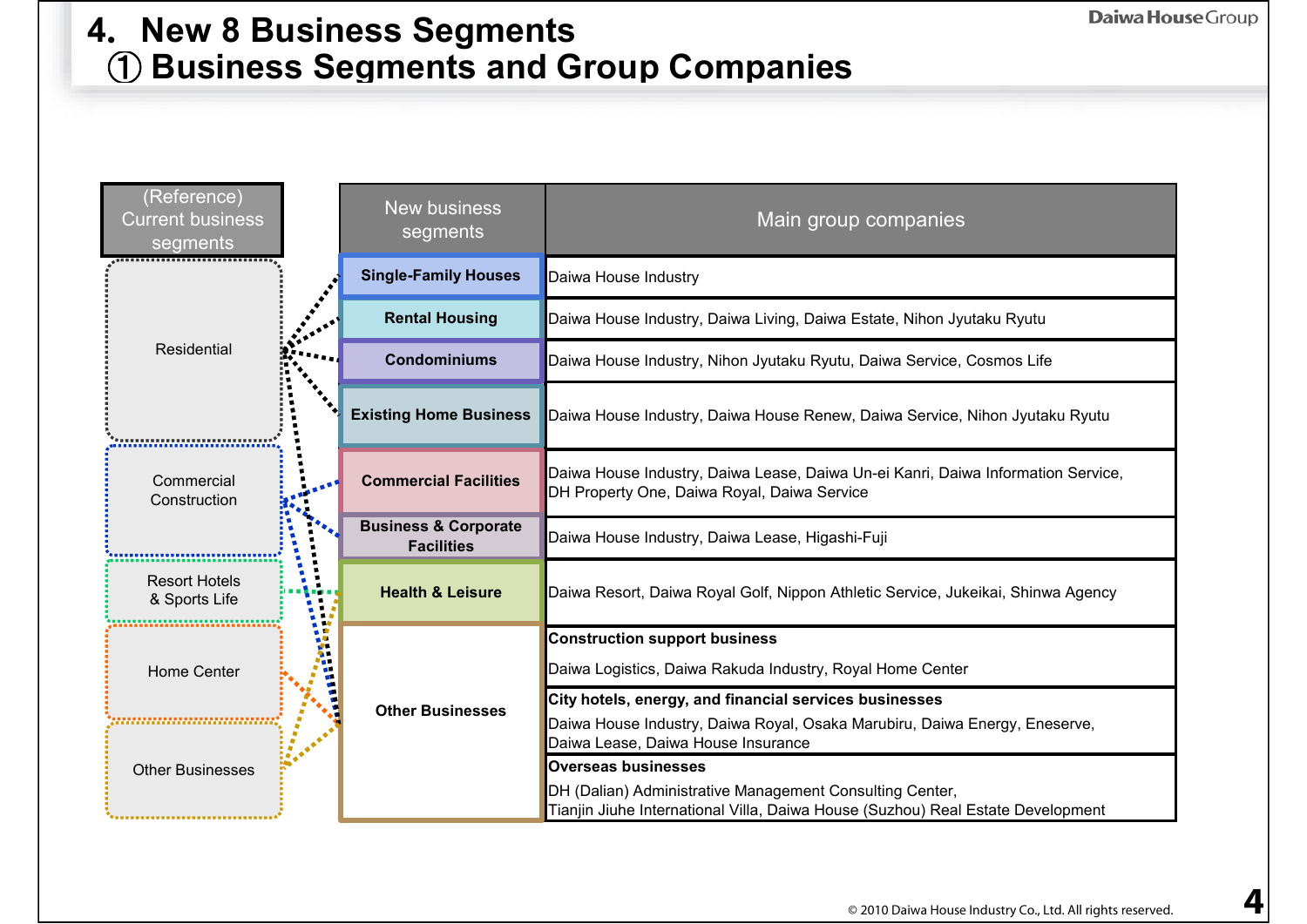(¥Billion)

### **4. New 8 Business Segments ②Net Sales and Operating Income**

Net sales fell owing to a decline in the sales recorded by the parent company(a ¥29.3 billion decrease in the Single-Family Houses Business and a ¥22.6 billion decrease in Business & Corporate Facilities Business) .

Operating income increased for the Rental Housing Business and the Commercial Facilities Business due to a decrease in the cost of sales, and other cost-cutting measures. Operating income in the Condominiums Business and Business & Corporate Facilities Business declined, owing to a deterioration in the cost of sales ratio.

|              |                                            |                | 3QFY08      |                       |                | 3QFY09         |             |                |            |
|--------------|--------------------------------------------|----------------|-------------|-----------------------|----------------|----------------|-------------|----------------|------------|
|              |                                            |                |             | (Ref) Effect on %-of- |                |                |             | <b>Amounts</b> |            |
|              |                                            | <b>Results</b> | Composition | completion method     |                | <b>Results</b> | Composition | change         | <b>YOY</b> |
|              |                                            |                |             | Bef. Application      | <b>Amounts</b> |                |             |                |            |
|              | <b>Single-Family Houses</b>                | 264.2          | 21.6%       | 220.9                 | 14.0           | 235.0          | 20.1%       | $-29.2$        | $-11.1%$   |
|              | <b>Rental Housing</b>                      | 323.7          | 26.4%       | 314.7                 | 10.0           | 324.7          | 27.8%       | 1.0            | 0.3%       |
|              | Condominiums                               | 88.6           | 7.2%        | 82.1                  | 0.1            | 82.3           | 7.1%        | $-6.3$         | $-7.2%$    |
|              | <b>Existing Home Business</b>              | 26.1           | 2.1%        | 33.1                  |                | 33.1           | 2.8%        | 7.0            | 27.1%      |
| <b>Sales</b> | <b>Commercial Facilities</b>               | 211.1          | 17.2%       | 202.0                 | 9.8            | 211.9          | 18.2%       | 0.8            | 0.4%       |
|              | <b>Business &amp; Corporate Facilities</b> | 168.3          | 13.7%       | 126.9                 | 11.9           | 138.9          | 11.9%       | $-29.4$        | $-17.5%$   |
|              | Health & Leisure                           | 48.4           | 4.0%        | 44.5                  |                | 44.5           | 3.8%        | $-3.8$         | $-8.1%$    |
|              | <b>Other Businesses</b>                    | 168.2          | 13.7%       | 154.6                 | 0.0            | 154.7          | 13.3%       | $-13.5$        | $-8.0\%$   |
|              | (Elimination/Corporate)                    | (74.3)         | $-5.9%$     | (58.9)                |                | (58.9)         | $-5.0%$     |                |            |
|              | <b>Total</b>                               | 1,224.5        | 100.0%      | 1,120.2               | 46.2           | 1,166.4        | 100.0%      | $-58.1$        | $-4.7%$    |
|              | <b>Single-Family Houses</b>                | 4.5            | 8.7%        | 0.6                   | 3.4            | 4.0            | 8.0%        | $-0.5$         | $-11.8%$   |
|              | <b>Rental Housing</b>                      | 23.3           | 44.4%       | 25.2                  | 2.2            | 27.5           | 54.7%       | 4.2            | 18.0%      |
|              | Condominiums                               | $-4.2$         | $-8.1%$     | $-8.5$                | 0.0            | $-8.5$         | $-17.0%$    | $-4.3$         |            |
| Operating    | <b>Existing Home Business</b>              | 0.3            | 0.7%        | 1.3                   | —              | 1.3            | 2.6%        | 0.9            | 249.3%     |
|              | <b>Commercial Facilities</b>               | 19.9           | 38.0%       | 23.6                  | 1.8            | 25.5           | 50.7%       | 5.5            | 27.7%      |
|              | <b>Business &amp; Corporate Facilities</b> | 23.7           | 45.3%       | 13.4                  | 1.9            | 15.3           | 30.5%       | $-8.4$         | $-35.5%$   |
| income       | Health & Leisure                           | $-0.1$         | $-0.2%$     | 0.0                   |                | 0.0            | 0.1%        | 0.1            |            |
|              | <b>Other Businesses</b>                    | 3.6            | 7.0%        | 1.5                   | 0.0            | 1.5            | 3.0%        | $-2.1$         | $-59.0%$   |
|              | (Elimination/Corporate)                    | (18.7)         | $-35.8%$    | (16.4)                |                | (16.4)         | $-32.6%$    |                |            |
|              | <b>Total</b>                               | 52.5           | 100.0%      | 40.8                  | 9.4            | 50.3           | 100.0%      | $-2.2$         | $-4.2%$    |

© 2010 Daiwa House Industry Co., Ltd. All rights reserved.  $\overline{\bf 5}$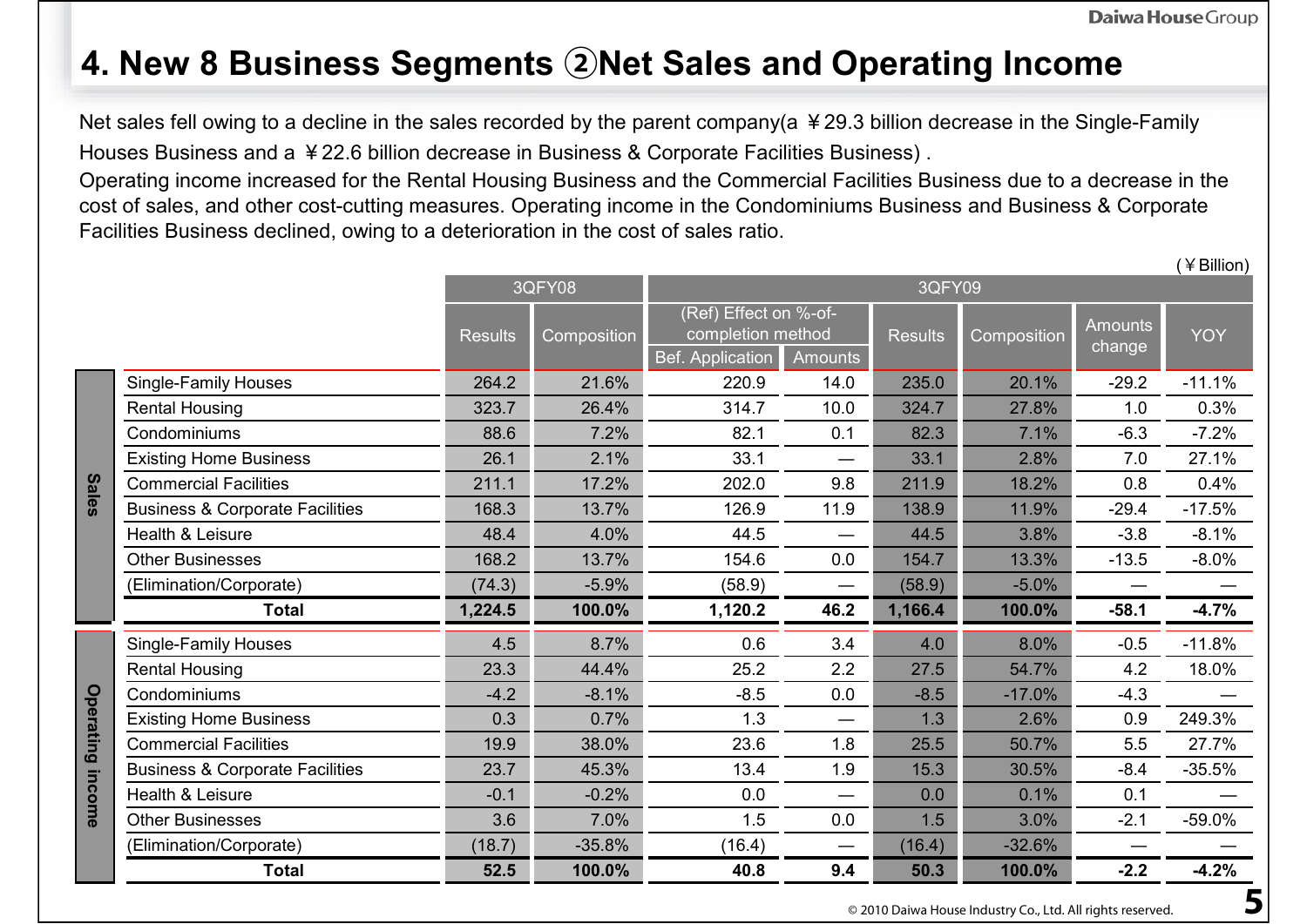## **5.Consolidated Balance Sheets ① Assets**

Real Estate for sale decreased.

Costs on uncompleted construction contracts decreased due to the application of the percentage-of-completion method. Property, plant and equipment increased owing to the acquisition of land and buildings.

|                                |          |          |                |            | Inventories                                           |                       |                 |                          | $($ ¥ BN $)$ |                                                                |
|--------------------------------|----------|----------|----------------|------------|-------------------------------------------------------|-----------------------|-----------------|--------------------------|--------------|----------------------------------------------------------------|
|                                |          |          |                | (¥Billion) |                                                       | <b>Mar.31</b><br>2009 | Dec. 31<br>2009 | Amounts<br>change        | <b>YOY</b>   |                                                                |
|                                | Mar. 31, | Dec. 31, | <b>Amounts</b> | <b>YOY</b> | <b>Costs on uncompleted</b><br>construction contracts | 57.4                  | 21.6            | $-35.7$                  | $-62.3%$     |                                                                |
|                                | 2009     | 2009     | change         |            | Land for sale                                         | 237.6                 | 211.6           | $-25.9$                  | $-10.9%$     |                                                                |
|                                |          |          |                |            | for houses                                            | 100.4                 | 84.5            | $-15.8$                  | $-15.8%$     |                                                                |
| <b>Current assets</b>          | 661.1    | 612.0    | $-49.0$        | $-7.4%$    | for condominiums                                      | 96.3                  | 85.6            | $-10.7$                  | $-11.1%$     |                                                                |
|                                |          |          |                |            | <b>Buildings for sale</b>                             | 76.5                  | 58.0            | $-18.4$                  | $-24.2%$     |                                                                |
| Noncurrent assets              | 1,149.3  | 1,229.9  | 80.5           | 7.0%       | for houses                                            | 15.0                  | 11.5            | $-3.4$                   | $-22.9%$     |                                                                |
|                                |          |          |                |            | for condominiums                                      | 57.0                  | 45.0            | $-12.0$                  | $-21.1%$     |                                                                |
| Property, plant and            |          |          |                |            | <b>Others</b>                                         | 24.8                  | 22.1            | $-2.6$                   | $-10.8%$     |                                                                |
| equipment                      | 728.9    | 779.4    | 50.5           | 6.9%       | <b>Total</b>                                          | 396.4                 | 313.5           | $-82.8$                  | $-20.9%$     |                                                                |
|                                |          |          |                |            | Noncurrent assets                                     |                       |                 |                          | $($ ¥ BN)    |                                                                |
| Intangible assets              | 13.1     | 20.8     | 7.7            | 58.5%      |                                                       | <b>Mar.31</b><br>2009 | Dec. 31<br>2009 | <b>Amounts</b><br>change | <b>YOY</b>   | Main properties<br>/reasons                                    |
| Investment and other<br>assets | 407.2    | 429.5    | 22.3           | 5.5%       | <b>Buildings &amp; structures</b>                     | 315.6                 | 346.0           | 30.3                     |              | Pacific Royal<br>9.6% Court-Minato Mirai<br><b>Urban Tower</b> |
| <b>Total assets</b>            | 1,810.5  | 1,842.0  | 31.4           | 1.7%       | Land                                                  | 356.0                 | 381.0           | 25.0                     |              | D-Project Kita<br>7.0% Hachioji and<br>Kawagoe                 |
|                                |          |          |                |            | Other                                                 | 57.2                  | 52.3            | $-4.8$                   | $-8.5%$      |                                                                |
|                                |          |          |                |            | Property, plant and<br>equipment                      | 728.9                 | 779.4           | 50.5                     | 6.9%         |                                                                |
|                                |          |          |                |            | Intangible assets                                     | 13.1                  | 20.8            | 7.7                      |              | Goodwill for<br>58.5% consolidation of<br>Cosmos Life          |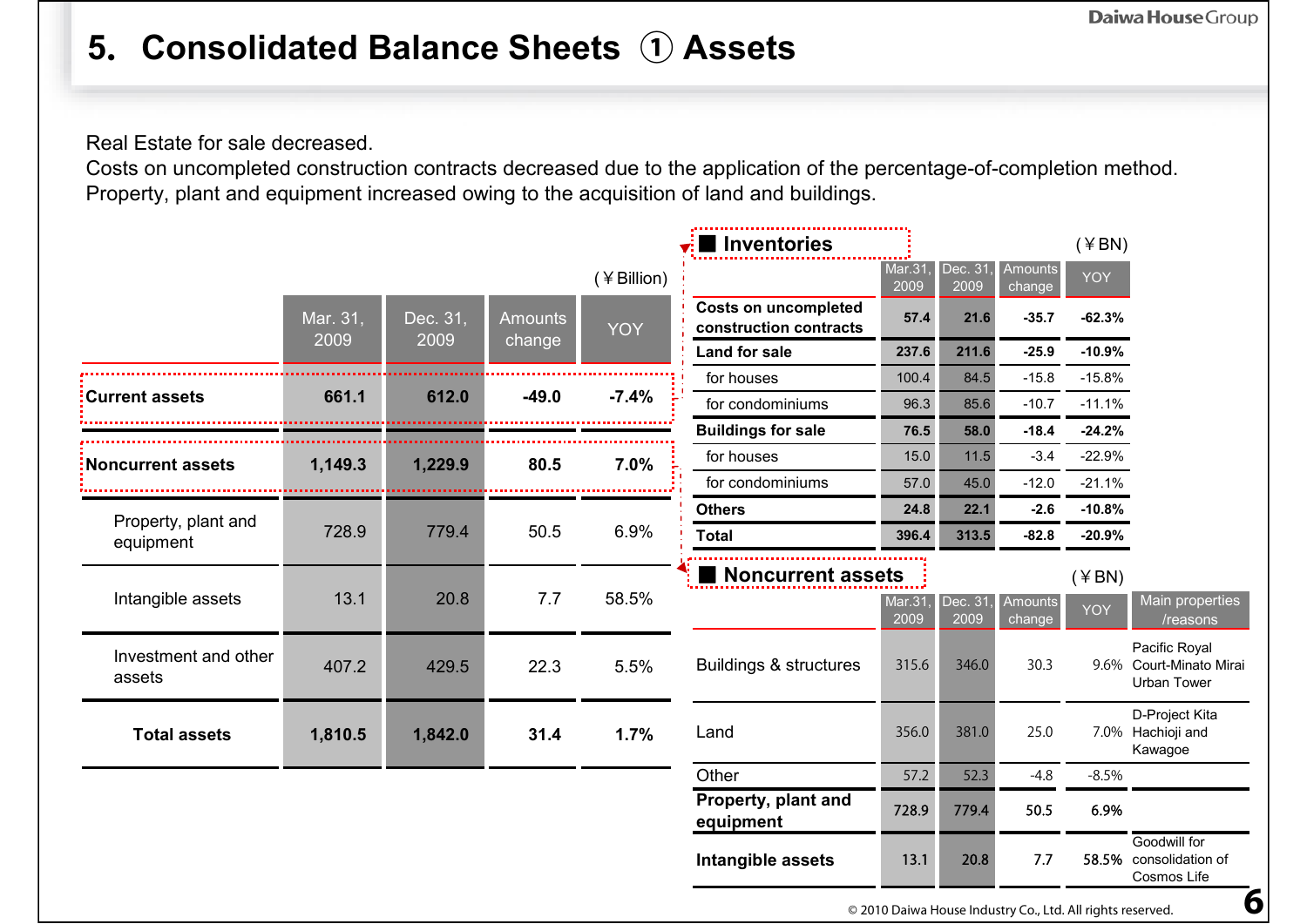# **5.Consolidated Balance Sheets ② Liabilities and Net Assets**

D/E Ratio is 0.68 and Net D/E Ratio is 0.50, owing to an increase of Commercial Paper. The equity ratio increased by 0.4 points yoy to 33.9%

|                                              |                  |                  |                          | (¥Billion) |
|----------------------------------------------|------------------|------------------|--------------------------|------------|
|                                              | Mar. 31,<br>2009 | Dec. 31,<br>2009 | <b>Amounts</b><br>change | <b>YOY</b> |
| <b>Liabilities</b>                           | 1,203.1          | 1,216.7          | 13.6                     | 1.1%       |
| <b>Current liabilities</b>                   | 372.6            | 372.1            | $-0.5$                   | $-0.1%$    |
| Noncurrent liabilities                       | 830.5            | 844.6            | 14.1                     | 1.7%       |
| <b>Net assets</b>                            | 607.4            | 625.2            | 17.8                     | 2.9%       |
| Shareholders' equity                         | 687.6            | 701.4            | 13.8                     | 2.0%       |
| Valuation & translation<br>adjustments       | $-80.9$          | $-77.1$          | 3.7                      |            |
| Minority interests                           | 0.7              | 0.9              | 0.1                      | 26.4%      |
| <b>Total liabilities &amp; net</b><br>assets | 1,810.5          | 1,842.0          | 31.4                     | 1.7%       |

| $\blacktriangleright$ : Interest-bearing liabilities    |                  |                  |                          |            |
|---------------------------------------------------------|------------------|------------------|--------------------------|------------|
|                                                         |                  |                  |                          | (¥Billion) |
|                                                         | Mar. 31,<br>2009 | Dec. 31,<br>2009 | <b>Amounts</b><br>change | <b>YOY</b> |
| <b>Short-term loans</b><br>payable                      | 16.4             | 19.6             | 3.2                      | 19.7%      |
| <b>Current portion of</b><br>long-term loans<br>payable | 5.6              | 5.9              | 0.3                      | 5.6%       |
| <b>Commercial paper</b>                                 |                  | 63.0             | 63.0                     |            |
| <b>Lease obligations</b><br>(current)                   | 0.4              | 0.8              | 0.4                      | 97.7%      |
| <b>Bonds payable</b>                                    |                  | 4.5              | 4.5                      |            |
| Long-term loans<br>payable                              | 319.9            | 329.4            | 9.5                      | 3.0%       |
| Long-term lease<br>obligations                          | 2.1              | 3.6              | 1.5                      | 70.9%      |
| <b>Total</b>                                            | 344.5            | 427.0            | 82.4                     | 23.9%      |
| <b>Debt-Equity Ratio</b>                                | 0.57             | 0.68             | 0.11pt                   |            |
| <b>Net Debt-Equity Ratio</b>                            | 0.39             | 0.50             | $0.11$ pt                |            |
| Net asset ratio                                         | 33.5%            | 33.9%            | 0.4pt                    |            |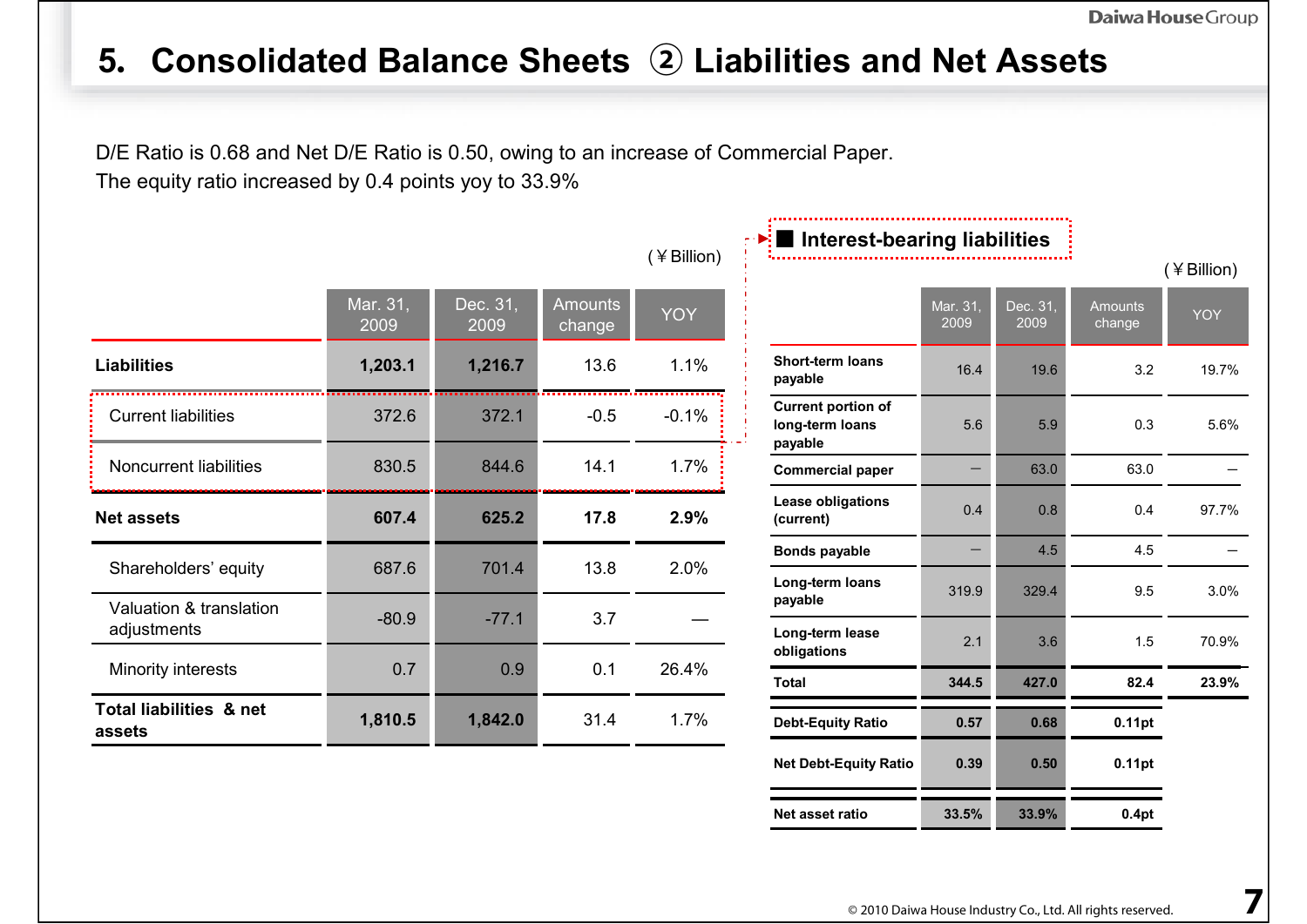### **6. Full-Year Forecasts for FY2009**

■ **Comparison with actual results** (¥Billion)

|                         |                |                              | Consolidated          |           |          | Non-consolidated |                                     |                                                 |         |          |  |
|-------------------------|----------------|------------------------------|-----------------------|-----------|----------|------------------|-------------------------------------|-------------------------------------------------|---------|----------|--|
|                         | <b>FY2008</b>  |                              | FY2009 (forecasts)    |           |          |                  | FY2009 (forecasts)<br><b>FY2008</b> |                                                 |         |          |  |
|                         | <b>Results</b> | %-of-completion method       | (Reference) Effect on | Revised   | YOY      | <b>Results</b>   |                                     | (Reference) Effect on<br>%-of-completion method | Revised | YOY      |  |
|                         |                | <b>Before</b><br>application | <b>Amounts</b>        | forecasts |          |                  | <b>Before</b><br>application        | forecasts<br><b>Amounts</b>                     |         |          |  |
| <b>Net sales</b>        | 1,690.9        | 1,545.0                      | 25.0                  | 1,570.0   | $-7.2%$  | 1,152.4          | 982.0                               | 25.0                                            | 1,007.0 | $-12.6%$ |  |
| Cost of sales           | 1,357.8        | 1,243.5                      | 20.0                  | 1,263.5   | $-6.9%$  | 927.8            | 782.6                               | 20.0                                            | 802.6   | $-13.5%$ |  |
| SG&A expenses           | 259.5          | 244.5                        |                       | 244.5     | $-5.8\%$ | 177.0            | 163.7                               | $\overbrace{\phantom{12322111}}$                | 163.7   | $-7.5%$  |  |
| <b>Operating income</b> | 73.5           | 57.0                         | 5.0                   | 62.0      | $-15.7%$ | 47.5             | 35.7                                | 5.0                                             | 40.7    | $-14.3%$ |  |
| <b>Ordinary income</b>  | 39.8           | 51.5                         | 5.0                   | 56.5      | 41.8%    | 28.3             | 33.0                                | 5.0                                             | 38.0    | 34.2%    |  |
| <b>Net income</b>       | 4.1            |                              |                       | 24.0      | 475.5%   | 5.5              |                                     |                                                 | 20.2    | 262.1%   |  |

#### ■ **Comparison with amounts initially forecasted in May 2009 Comparison with amounts initially forecasted in May 2009**

|                         |                                                                            |                              | Consolidated       |                         |            | Non-consolidated        |                              |                                                 |                         |            |  |
|-------------------------|----------------------------------------------------------------------------|------------------------------|--------------------|-------------------------|------------|-------------------------|------------------------------|-------------------------------------------------|-------------------------|------------|--|
|                         |                                                                            |                              | FY2009 (forecasts) |                         |            | FY2009 (forecasts)      |                              |                                                 |                         |            |  |
|                         | (Reference) Effect on<br>Revised<br>%-of-completion method<br>forecasts in |                              |                    | Revised<br>forecasts in | <b>YOY</b> | Revised<br>forecasts in |                              | (Reference) Effect on<br>%-of-completion method | Revised<br>forecasts in | <b>YOY</b> |  |
|                         | Nov. 2009                                                                  | <b>Before</b><br>application | <b>Amounts</b>     | Feb. 2010               |            | Nov. 2009               | <b>Before</b><br>application | <b>Amounts</b>                                  | Feb. 2010               |            |  |
| <b>Net sales</b>        | 1,570.0                                                                    | 1,545.0                      | 25.0               | 1,570.0                 |            | 1,000.0                 | 982.0                        | 25.0                                            | 1,007.0                 | 0.7%       |  |
| Cost of sales           | 1,263.5                                                                    | 1,243.5                      | 20.0               | 1,263.5                 |            | 795.6                   | 782.6                        | 20.0                                            | 802.6                   | 0.9%       |  |
| SG&A expenses           | 244.5                                                                      | 244.5                        |                    | 244.5                   |            | 163.7                   | 163.7                        |                                                 | 163.7                   |            |  |
| <b>Operating income</b> | 62.0                                                                       | 57.0                         | 5.0                | 62.0                    |            | 40.7                    | 35.7                         | 5.0                                             | 40.7                    |            |  |
| <b>Ordinary income</b>  | 56.5                                                                       | 5.0<br>51.5                  |                    |                         |            | 38.0                    | 33.0                         | 5.0                                             | 38.0                    |            |  |
| <b>Net income</b>       | 24.0                                                                       |                              |                    | 24.0                    |            | 20.2                    |                              |                                                 | 20.2                    |            |  |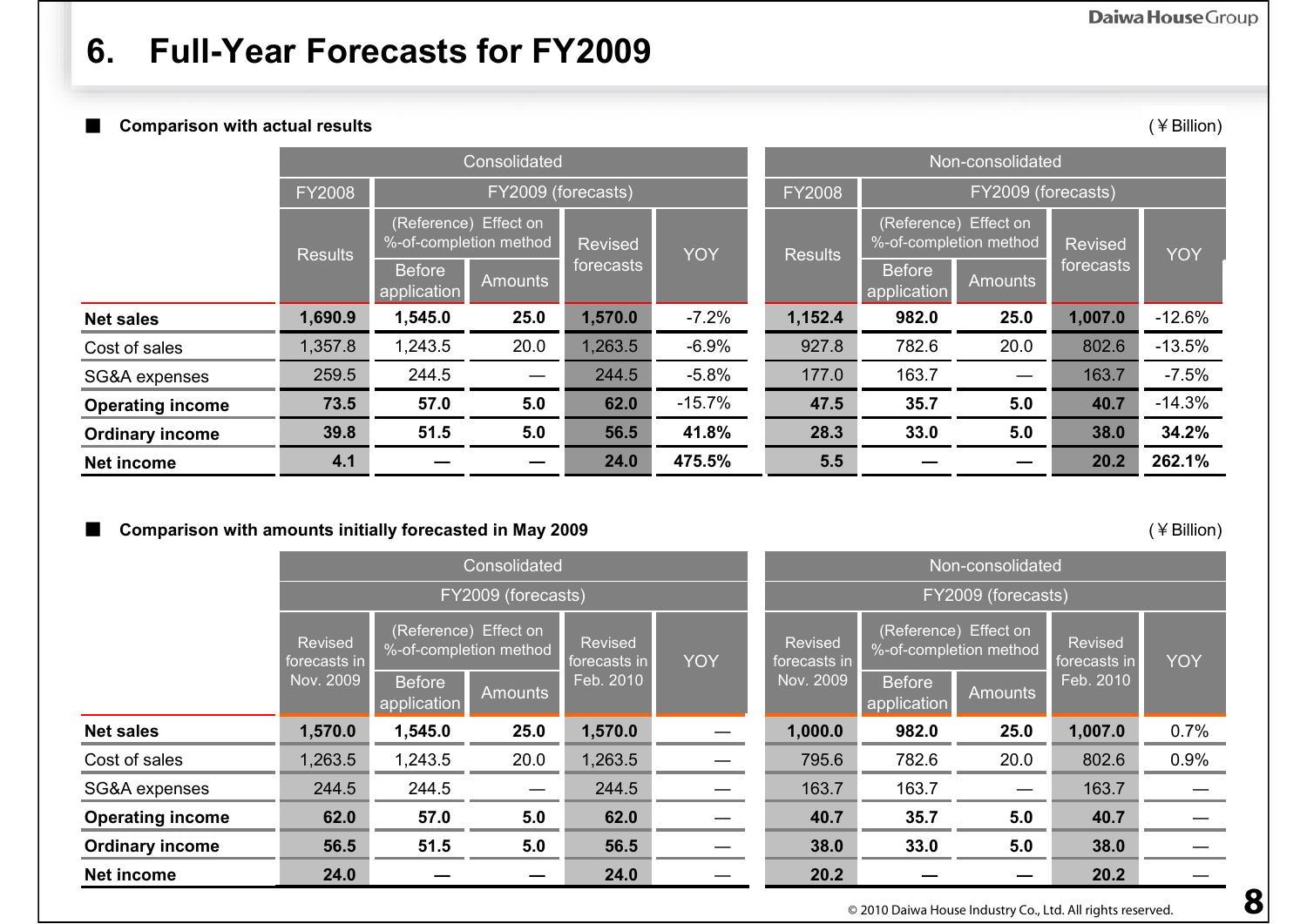#### **7. Full-Year Forecasts in Current Business Segments**

(¥Billion)

|                         |                                      | FY2008         | FY2009 (forecasts)             |                              |                                                 |                                |          |            |  |  |
|-------------------------|--------------------------------------|----------------|--------------------------------|------------------------------|-------------------------------------------------|--------------------------------|----------|------------|--|--|
|                         |                                      | <b>Results</b> | <b>Revised</b><br>forecasts in |                              | (Reference) Effect on<br>%-of-completion method | <b>Revised</b><br>forecasts in | Amounts  | <b>YOY</b> |  |  |
|                         |                                      |                | Nov. 2009                      | <b>Before</b><br>application | <b>Amounts</b>                                  | Feb. 2010                      | change   |            |  |  |
| <b>Sales</b>            | Residential                          | 959.0          | 925.0                          | 920.4                        | 10.0                                            | 930.4                          | $-28.6$  | $-3.0%$    |  |  |
|                         | <b>Commercial Construction</b>       | 545.1          | 459.8                          | 446.4                        | 15.0                                            | 461.4                          | $-83.7$  | $-15.4%$   |  |  |
|                         | <b>Resort Hotels and Sports Life</b> | 60.1           | 56.5                           | 56.5                         |                                                 | 56.5                           | $-3.6$   | $-6.0%$    |  |  |
|                         | Home Center                          | 63.5           | 61.0                           | 61.0                         |                                                 | 61.0                           | $-2.5$   | $-3.9%$    |  |  |
|                         | <b>Other Businesses</b>              | 143.9          | 137.0                          | 135.0                        |                                                 | 135.0                          | $-8.9$   | $-6.2%$    |  |  |
|                         | (Elimination/Corporate)              | (80.8)         | 69.3                           | (74.3)                       |                                                 | (74.3)                         |          |            |  |  |
|                         | <b>Total</b>                         | 1,690.9        | 1,570.0                        | 1,545.0                      | 25.0                                            | 1,570.0                        | $-120.9$ | $-7.2%$    |  |  |
|                         | Residential                          | 28.5           | 34.5                           | 31.4                         | 2.0                                             | 33.4                           | 4.8      | 17.1%      |  |  |
|                         | <b>Commercial Construction</b>       | 66.1           | 48.0                           | 46.2                         | 3.0                                             | 49.2                           | $-16.9$  | $-25.7%$   |  |  |
| <b>Operating income</b> | Resort Hotels and Sports Life        | $-1.1$         | 0.0                            | 0.0                          |                                                 | 0.0                            | 1.1      |            |  |  |
|                         | Home Center                          | 1.1            | 1.2                            | 1.0                          |                                                 | 1.0                            | $-0.1$   | $-13.3%$   |  |  |
|                         | <b>Other Businesses</b>              | 2.5            | 1.0                            | 1.1                          |                                                 | 1.1                            | $-1.4$   | $-56.1%$   |  |  |
|                         | (Elimination/Corporate)              | (23.6)         | (22.7)                         | (22.7)                       |                                                 | (22.7)                         |          |            |  |  |
|                         | <b>Total</b>                         | 73.5           | 62.0                           | 57.0                         | 5.0                                             | 62.0                           | $-11.5$  | $-15.7%$   |  |  |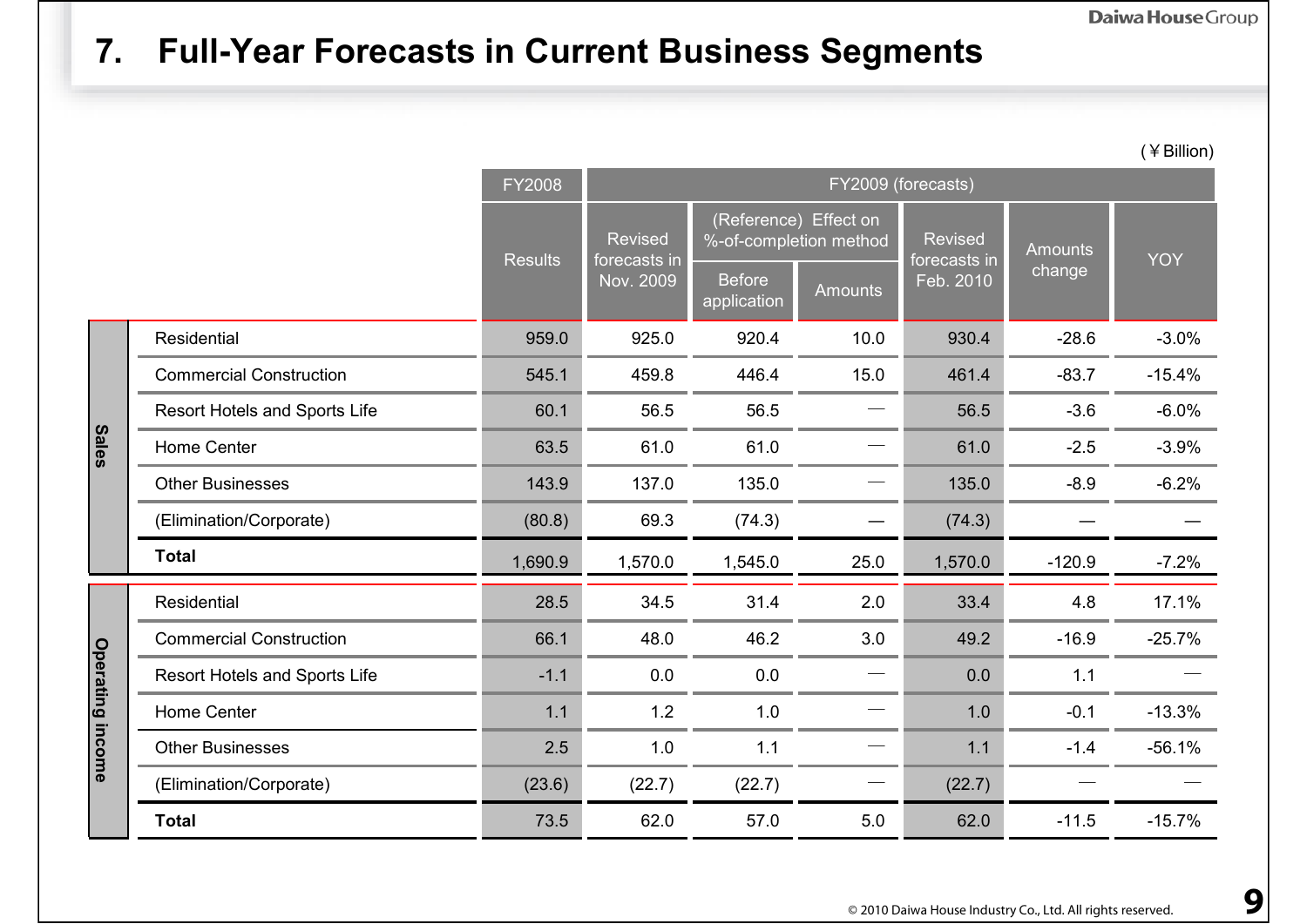## **8. Forecasts in New 8 Business Segments**

(¥Billion)

|                     |                                                      | <b>FY2008</b>  |            | FY2009 (forecasts)      |                                                 |                               |                |                   |                          |          |                                            |          |  |
|---------------------|------------------------------------------------------|----------------|------------|-------------------------|-------------------------------------------------|-------------------------------|----------------|-------------------|--------------------------|----------|--------------------------------------------|----------|--|
|                     |                                                      | <b>Results</b> | Compositon | Revised<br>forecasts in | (Reference) Effect on<br>%-of-completion method |                               | <b>Revised</b> | Compositon        | Comparision to results   |          | Comparision to actual<br>results (revised) |          |  |
|                     |                                                      |                |            | Nov. 2009               | <b>Before</b><br>$\frac{1}{2}$ application      | <b>Amounts</b>                | forecasts      |                   | <b>Amounts</b><br>change | YOY      | <b>Amounts</b><br>change                   | YOY      |  |
| <b>Sales</b>        | <b>Single-Family Houses</b>                          | 356.1          | 21.1%      | 322.0                   | 315.2                                           | 5.0                           | 320.2          | 20.4%             | $-35.9$                  | $-10.1%$ | $-1.8$                                     | $-0.6%$  |  |
|                     | <b>Rental Housing</b>                                | 449.6          | 26.6%      | 447.0                   | 442.0                                           | 5.0                           | 447.0          | 28.5%             | $-2.6$                   | $-0.6%$  | $\overbrace{\qquad \qquad }^{}$            |          |  |
|                     | Condominiums                                         | 118.7          | 7.0%       | 114.0                   | 117.8                                           |                               | 117.8          | 7.5%              | $-0.9$                   | $-0.8%$  | 3.8                                        | 3.3%     |  |
|                     | <b>Existing Home Business</b>                        | 34.8           | 2.1%       | 42.0                    | 45.4                                            | $\overline{\phantom{0}}$      | 45.4           | 2.9%              | 10.5                     | 30.3%    | 3.4                                        | 8.1%     |  |
|                     | <b>Commercial Facilities</b>                         | 303.9          | 18.0%      | 282.0                   | 269.0                                           | 8.0                           | 277.0          | 17.6%             | $-26.8$                  | $-8.8%$  | $-5.0$                                     | $-1.8%$  |  |
|                     | <b>Business &amp; Corporate</b><br><b>Facilities</b> | 243.5          | 14.4%      | 179.3                   | 178.8                                           | 7.0                           | 185.8          | 11.8%             | $-57.6$                  | $-23.7%$ | 6.5                                        | 3.6%     |  |
|                     | Health & Leisure                                     | 61.2           | 3.6%       | 57.5                    | 57.5                                            |                               | 57.5           | 3.7%              | $-3.6$                   | $-6.0\%$ | $\overline{\phantom{a}}$                   |          |  |
|                     | <b>Other Businesses</b>                              | 222.3          | 13.1%      | 213.0                   | 211.0                                           |                               | 211.0          | 13.4%             | $-11.3$                  | $-5.1%$  | $-2.0$                                     | 0.9%     |  |
|                     | (Elimination/Corporate)                              | (99.2)         | $-5.9%$    | 86.8                    | (91.7)                                          |                               | (91.7)         | $-5.8%$           |                          |          |                                            |          |  |
|                     | <b>Total</b>                                         | 1,690.9        | 100.0%     | 1,570.0                 | 1,545.0                                         | 25.0                          | 1,570.0        | 100.0%            | $-120.9$                 | $-7.2%$  |                                            |          |  |
| Operating<br>income | <b>Single-Family Houses</b>                          | 3.0            | 4.1%       | 6.0                     | 3.3                                             | 1.0                           | 4.3            | 6.9%              | 1.3                      | 43.5%    | $-1.7$                                     | $-28.3%$ |  |
|                     | <b>Rental Housing</b>                                | 34.1           | 46.3%      | 35.8                    | 37.2                                            | 1.0                           | 38.2           | 61.6%             | 4.0                      | 12.0%    | 2.4                                        | 6.7%     |  |
|                     | Condominiums                                         | $-10.1$        | $-13.8%$   | $-9.5$                  | $-12.5$                                         |                               | $-12.5$        | $-20.2%$          | $-2.3$                   |          | $-3.0$                                     |          |  |
|                     | <b>Existing Home Business</b>                        | 0.7            | 0.9%       | 1.2                     | 2.4                                             | $\overline{\phantom{m}}$      | 2.4            | 3.9%              | 1.7                      | 264.2%   | 1.2                                        | 100.0%   |  |
|                     | <b>Commercial Facilities</b>                         | 33.9           | 46.1%      | 31.0                    | 28.0                                            | 1.6                           | 29.6           | 47.7%             | $-4.2$                   | $-12.6%$ | $-1.4$                                     | $-4.5%$  |  |
|                     | <b>Business &amp; Corporate</b><br><b>Facilities</b> | 33.3           | 45.2%      | 18.0                    | 19.1                                            | 1.4                           | 20.5           | 33.1%             | $-12.7$                  | $-38.4%$ | 2.5                                        | 13.9%    |  |
|                     | Health & Leisure                                     | $-1.0$         | $-1.4%$    | 0.0                     | 0.0                                             | $\overline{\phantom{0}}$      | 0.0            | $\qquad \qquad -$ | 1.0                      |          |                                            |          |  |
|                     | <b>Other Businesses</b>                              | 4.9            | 6.7%       | 2.6                     | 2.5                                             | $\overbrace{\phantom{aaaaa}}$ | 2.5            | 4.0%              | $-2.4$                   | $-49.1%$ | $-0.1$                                     | $-3.8%$  |  |
|                     | (Elimination/Corporate)                              | (25.3)         | $-34.1%$   | (23.1)                  | (23.0)                                          |                               | (23.0)         | $-37.0%$          |                          |          |                                            |          |  |
|                     | <b>Total</b>                                         | 73.5           | 100.0%     | 62.0                    | 57.0                                            | 5.0                           | 62.0           | 100.0%            | $-11.5$                  | $-15.7%$ |                                            |          |  |